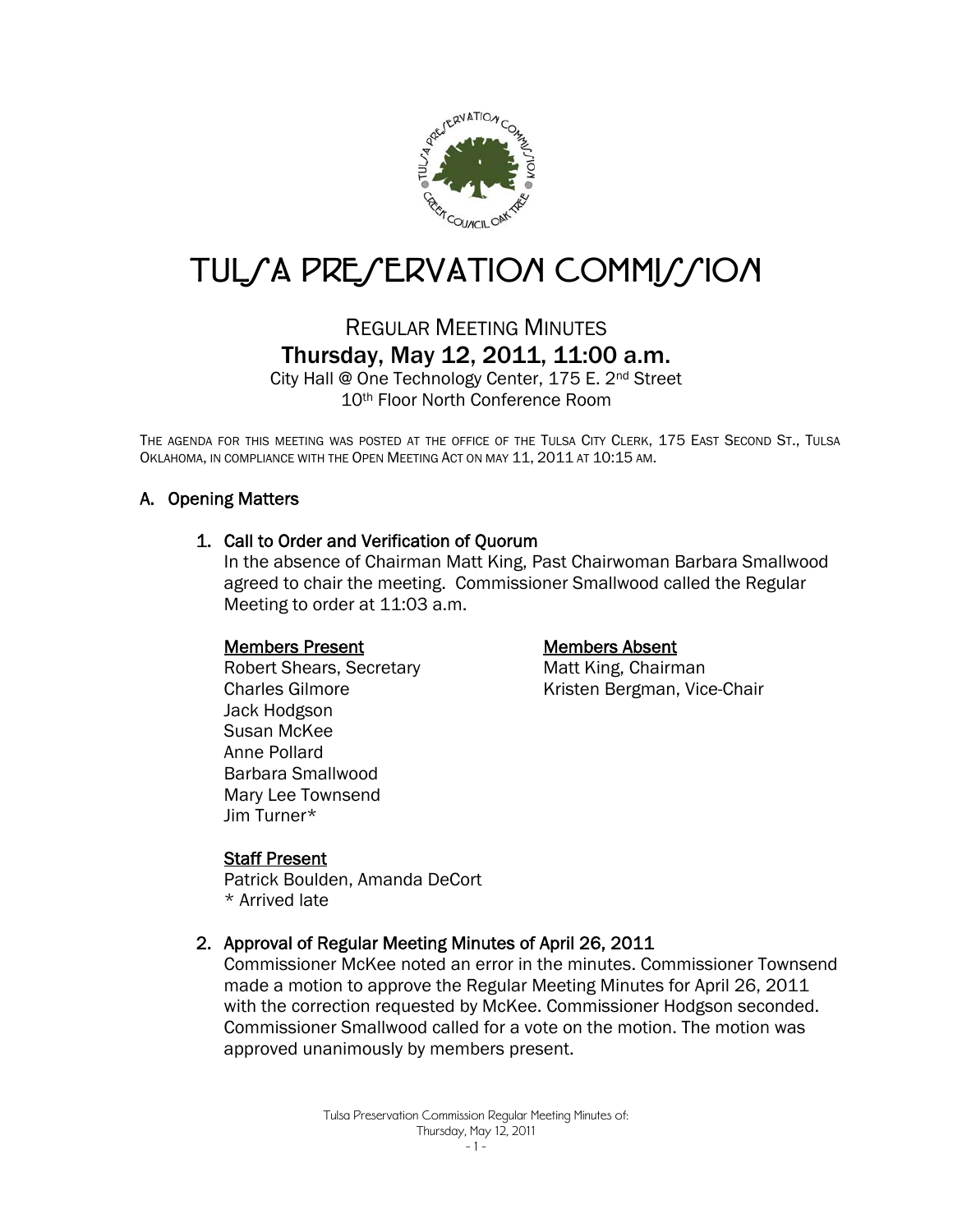#### In Favor

#### Opposed None

Abstaining None

Not Present 1. Turner

- 1. Gilmore 2. Hodgson
- 3. McKee
- 4. Pollard
- 5. Shears
- 6. Smallwood
- 7. Townsend

3. Disclosure of Conflicts of Interest No one reported a conflict of interest with the proposals on the agenda.

### B. Actionable Items

#### 1. COA-11-023 /  $1128 E. 16<sup>th</sup> Street$  (North Maple Ridge)

Applicant: Orpha Harnish *Work started prior to COA application* Request: Modify gate design for fence in front yard; add second gate.

Ms. DeCort presented Ms. Harnish's Certificate of Appropriateness application to the Commission and read the applicable guidelines for this district. Ms. Harnish and her tenant, Mr. Rueb, were present to answer questions. The Commissioners felt as though the gate presented was in keeping with the ranch style of the home. Ms. DeCort circulated a drawing submitted by Mr. Rueb. Commissioner Pollard made a motion to approve the application. Commissioner Gilmore seconded the motion. Commissioner McKee asked for clarification that the motion included both the existing gate and the new gate. Commissioner Smallwood asked for a vote on the motion.

#### Vote: 1128 E 16th Street

| In Favor     | Opposed     | <b>Abstaining</b> | <b>Not Present</b> |
|--------------|-------------|-------------------|--------------------|
| 1. Gilmore   | 1. Townsend | None              | None               |
| 2. Hodgson   |             |                   |                    |
| 3. McKee     |             |                   |                    |
| 4. Pollard   |             |                   |                    |
| 5. Shears    |             |                   |                    |
| 6. Smallwood |             |                   |                    |
| 7. Turner    |             |                   |                    |
|              |             |                   |                    |
| ÷.           |             |                   |                    |

The motion was Approved by Majority of members present and voting. North Maple Ridge Guidelines cited: A1.0.1, B1.1.3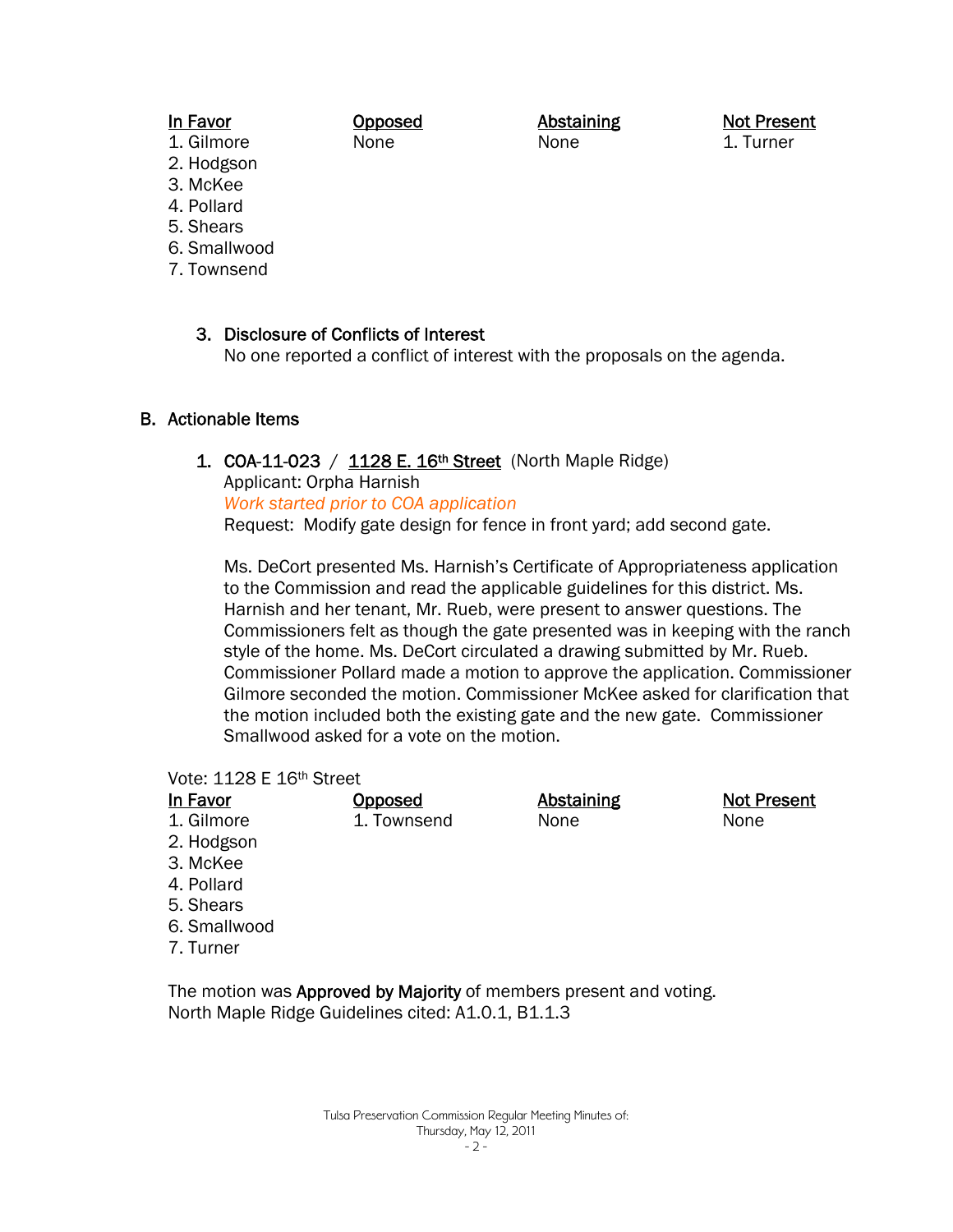#### C. Reports

#### 1. Staff Report

Ms. DeCort reported that this year's Statewide Preservation Conference, Wide Open for Preservation, would be held in Guymon June 6<sup>th</sup> through June 8<sup>th</sup>. Commissioner Townsend expressed interest in attending.

Ms. DeCort reported that Preservation Leadership Training/Advanced class is coming to Tulsa in August. She asked that any Commissioners interested in attending to please contact her. Commissioner Pollard expressed interest in participating. Ms. DeCort asked the Commissioners to please plan to attend the Community Presentation at the end of the PLT session.

Ms. DeCort reported that the bids for the Greenwood Historic District National Register Nomination came in much higher than anticipated. She will keep the Commission apprised as to whether funds are available. She reported that because the Greenwood nomination is still undetermined, the Commission's discussion on budget is delayed to the May 24th meeting.

Ms. DeCort reported that the City Council voted on an amendment to the Planned Unit Development (PUD) section of the Zoning Code at its Regular Meeting on Thursday, May 5<sup>th</sup>. The City Council voted to amend the Zoning Code but with a 6-month sunset clause. Mr. Boulden explained the sunset clause.

Ms. DeCort also reported that Libby Nash was recommended as the COA Subcommittee representative for Gillette. Commissioner Townsend suggested that the Commission vote on the matter under New Business.

#### 2. Chair Report

No report.

#### 3. Committee Reports

#### a. Rules & Regulations

Commissioner Gilmore reported that the committee was reworking the section on Zoning Map Amendments and would report more details after the committee's next meeting.

#### b. Outreach

Ms. DeCort reported that the committee is coordinating a trolley tour of downtown Tulsa for realtors to be held May 25th.

#### c. Design Guidelines

Commissioner Smallwood reported that the Design Guidelines committee did not meet last week. The committee should have a draft of the updated guidelines to share with the Commission in May or June.